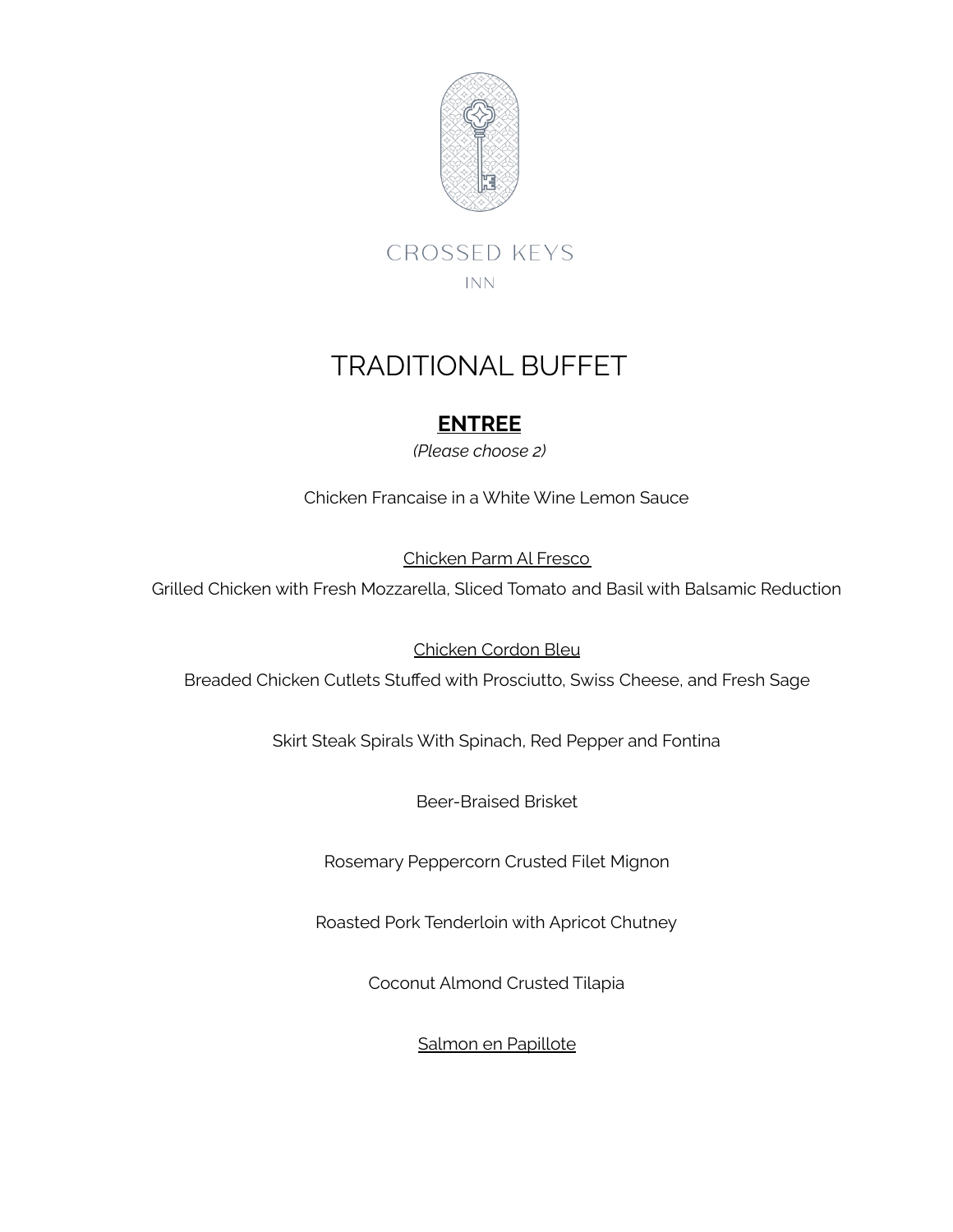Salmon & Julienned Vegetables Wrapped in Parchment Paper and Steam Cooked

#### **PASTA**

*(Please choose 1)*

Orecchiette with Spinach and Parmesan

Pasta Primavera (Spring Vegetables) with Farfalle

Four Cheese and Spinach Pinwheels in Tomato Sauce

Winter Vegetable Medley with Paella-Style Orzo

Cavatelli and Broccoli in a White Wine & Garlic Sauce

## **VEGETABLE**

*(Please choose 1)*

Roasted Root Vegetables

Apple Kale Cauliflower Medley

Green Beans Almondine

Creamy Garlic Spinach

Glazed Carrots

Summer Succotash of Fresh Corn, Lima Beans, Tomatoes and Onions

Snow Peas & Carrots

Grilled Asparagus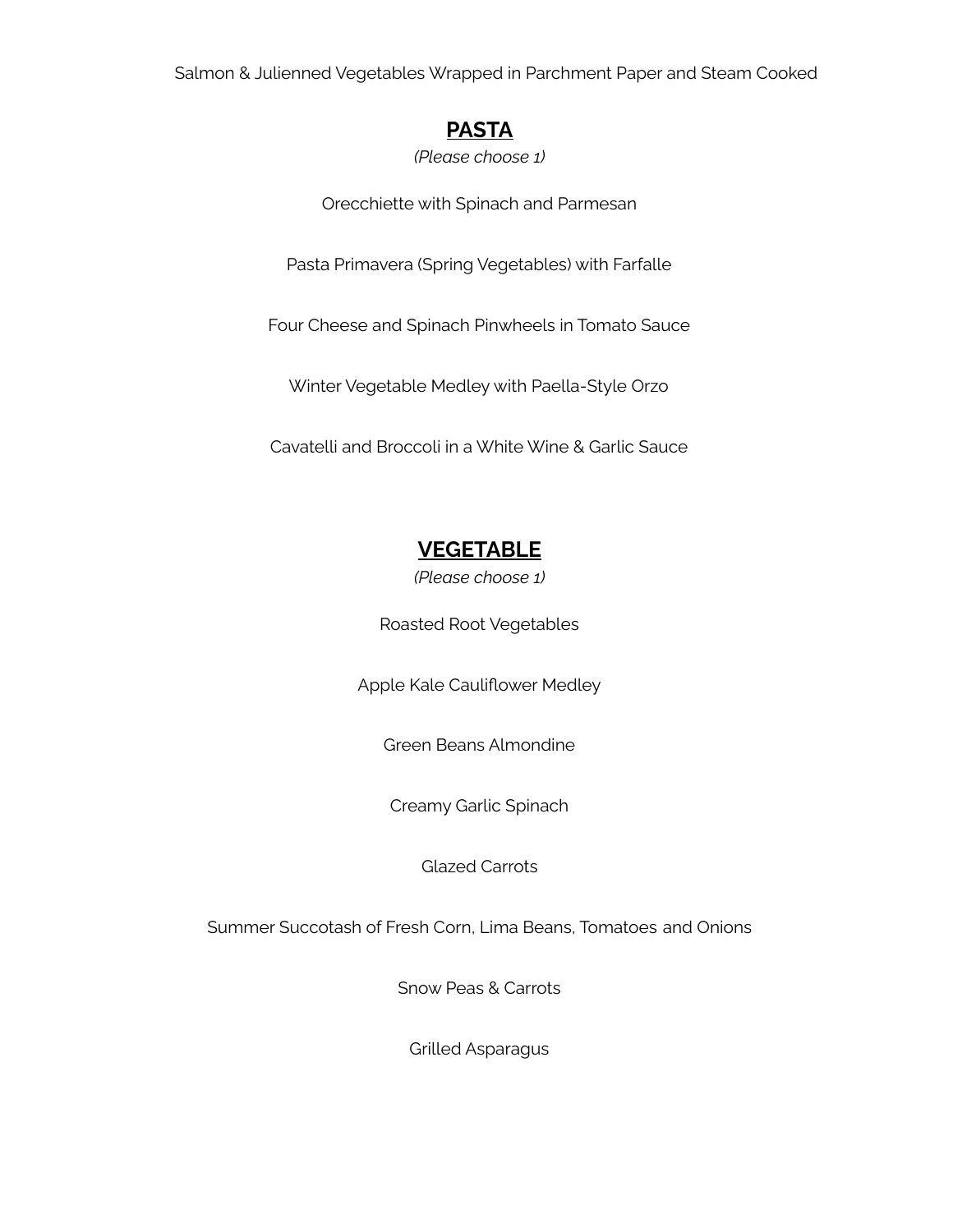#### **STARCH**

#### (Please choose 1)

Bacon Mashed Sweet Potatoes

Rosemary Fingerling Potatoes

Gremolata Mashed Potatoes

Boursin Mashed Potatoes

Scalloped Sweet Potatoes with Gruyere Cheese

Wild Rice with Orange Zest & Pine Nuts

#### **SALAD**

*(Please choose 1)*

Kale Caesar Salad with Candied Sunflower Seeds

Spinach Salad with Warm Bacon Dressing

Asparagus Salad with Mixed Greens and Lemon & Herb Vinaigrette

Golden Beet & Blackberry Salad

Spinach Salad with Spiced Walnuts & Orange Chili Dressing

Heirloom Tomato & Watermelon Salad with Drizzled Balsamic & Feta Cheese (seasonal: Summer)

Kale Salad with Pomegranate & Maple Pecans

Classic Caesar Salad